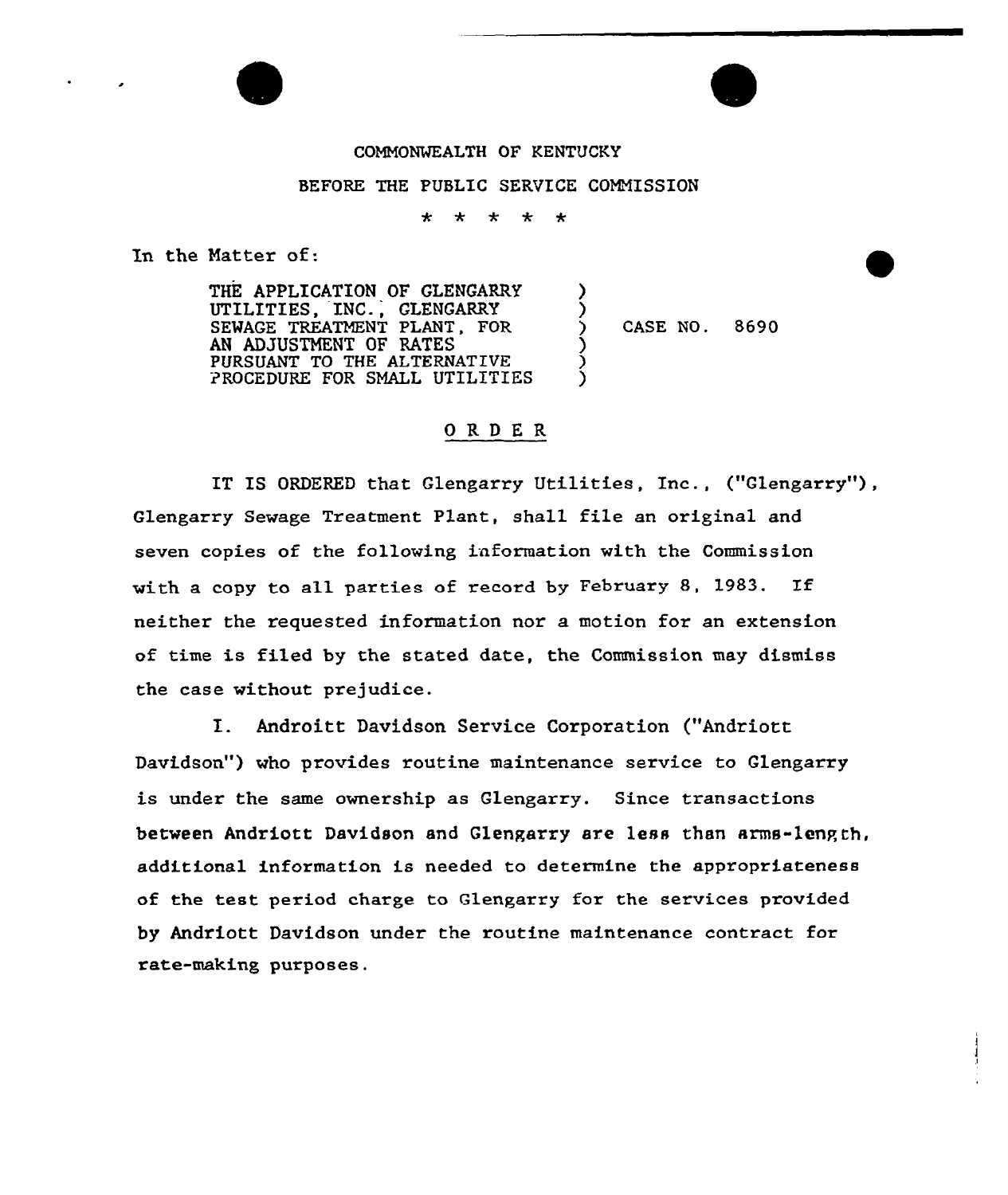l. Vith reference to the standard routine maintenance contract, provide a detailed explanation of the basis for and the method of determination of the monthly charges (i.e. time, transportation, etc.) for each component of service provided to Glengarry.

2. Provide a complete list of all sewer utilities that are provided routine maintenance services by Andriott Davidson Service Corporation. Include for each utility listed the following:

- (A) The monthly routine maintenance fee presently in effect and the effective date of that fee.
- (B} The previous monthly routine maintenance fee.
- $(C)$  The number of customers served by each utility.
- (D) The number of sewage treatment plants and the GPD capacity of each plant during 1981.
- (E) The location of each plant.
- (F) Whether the service is provided under the standard contract or a special contract. (Provide copies of special contracts).
- (G) For each utility served under the standard contract identify by number each component of service provided for that utility.

 $-2-$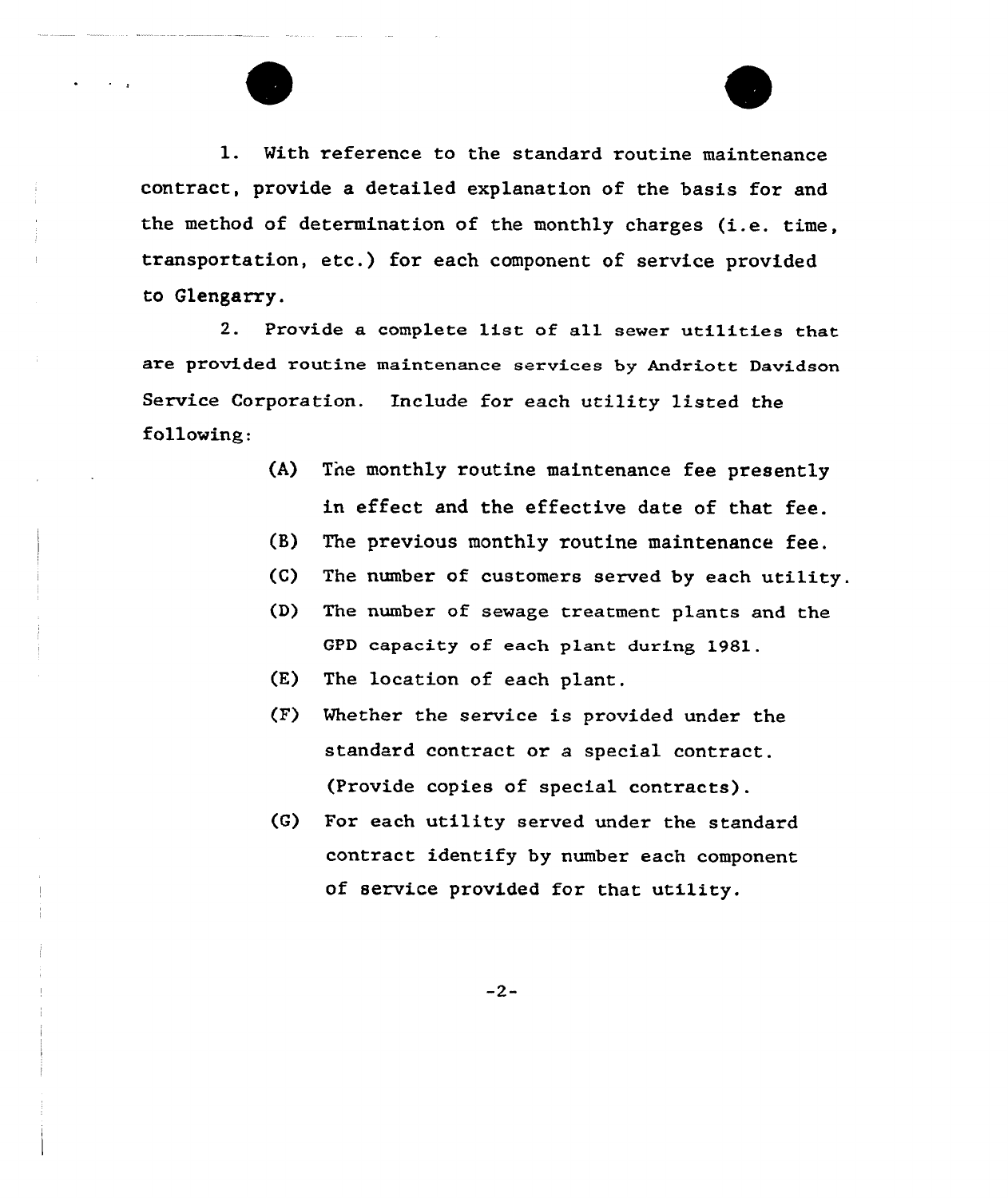(H) Provide the number of visits to each treatment plant covered under the contract and the number of visits actually made to each treatment plant during the calendar year 1981.

3. (a) Has Glengarry negotiated with any other entities who provide routine maintenance services for sewer utilities?

(b} If yes, provide written documentation of any communication regarding such negotiations, including the date of the communication and estimates or quotes of charges.

4. Has Glengarry considered any alternatives to contracting routine maintenance services, such as hiring full or part-time employees? If so, provide complete details of those considerations.

II. Other Issues:

l. Regarding miscellaneous repairs and maintenance, submit the following information:

a. (Invoice number 1016-4 of CSC Contracting, Inc. dated October 16, 1981). There are two invoices in the amount of \$75 with exactly the same information on each invoice resulting in \$150 charged to expense. Please explain this possible duplication.

b. Invoice number 81550 dated March 6, 1981, of Eubank, Hall and Associates, Inc. indicates that Andriott Davidson Company purchased 20 feet of drive chain for a sludge

-3-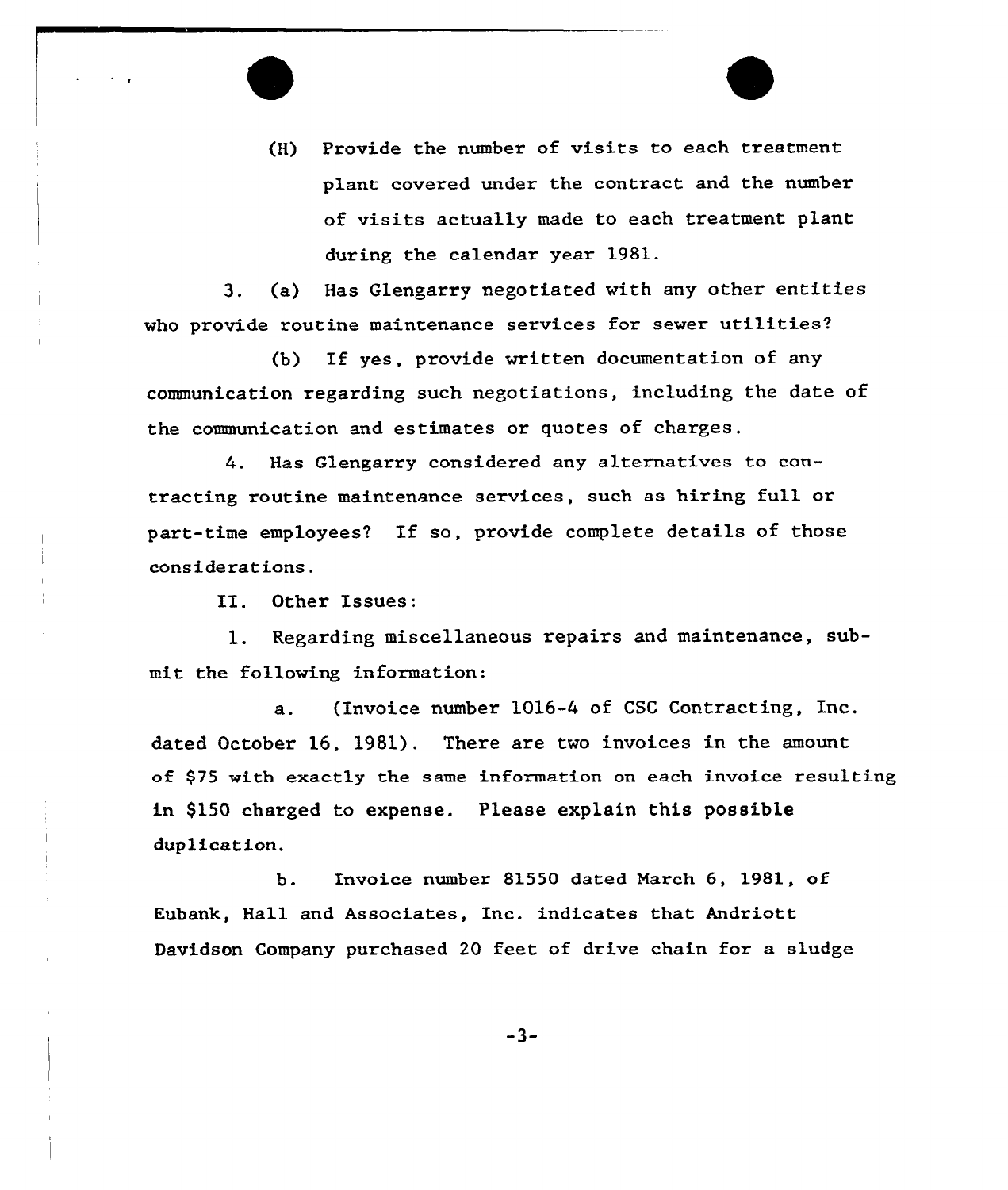collector. for \$222.80 which was included in the operating expenses of Glengarry. Also, there is a rental charge of \$33 for a <sup>3</sup> inch trash pump billed to Andriott Davidson Company, and charged to the operating expenses of Glengarry. Andriott Davidson's Service Company invoice no. 309-3 dated March 9, 1981, shows that Glengarry was billed again for these two items. Does this represent duplication of expense and payment by Glengarry?

c. Invoice no. 00228 of Customer Welding and Machine, Inc. indicates that on January 9, 1981, Andriott Davidson Company purchased a collector sprocket for \$69.50. Upon further analysis of the repair invoices, we find that Andriott Davidson billed Glengarry on January 9, 1981, on invoice no. 190-8, for the instaLlation and material cost for a mechanical collector drive which included a sprocket. Was the sprocket expensed and paid for twice?

2. Glengarry has furnished an analysis of the account Outside Services Employed to the Commission one item of which represents bookkeeping services for 1981 of \$1,200. Please state the recipient of this annual salary and the approximate number of hours per month devoted to this service.

3. In response to the Attorney General's question on insurance cost, the reply mentioned that the liability and property coverage is being increased. Provide the Commission with a detailed analysis of Glengarry's insurance cost for the next 12 months.

 $-4-$